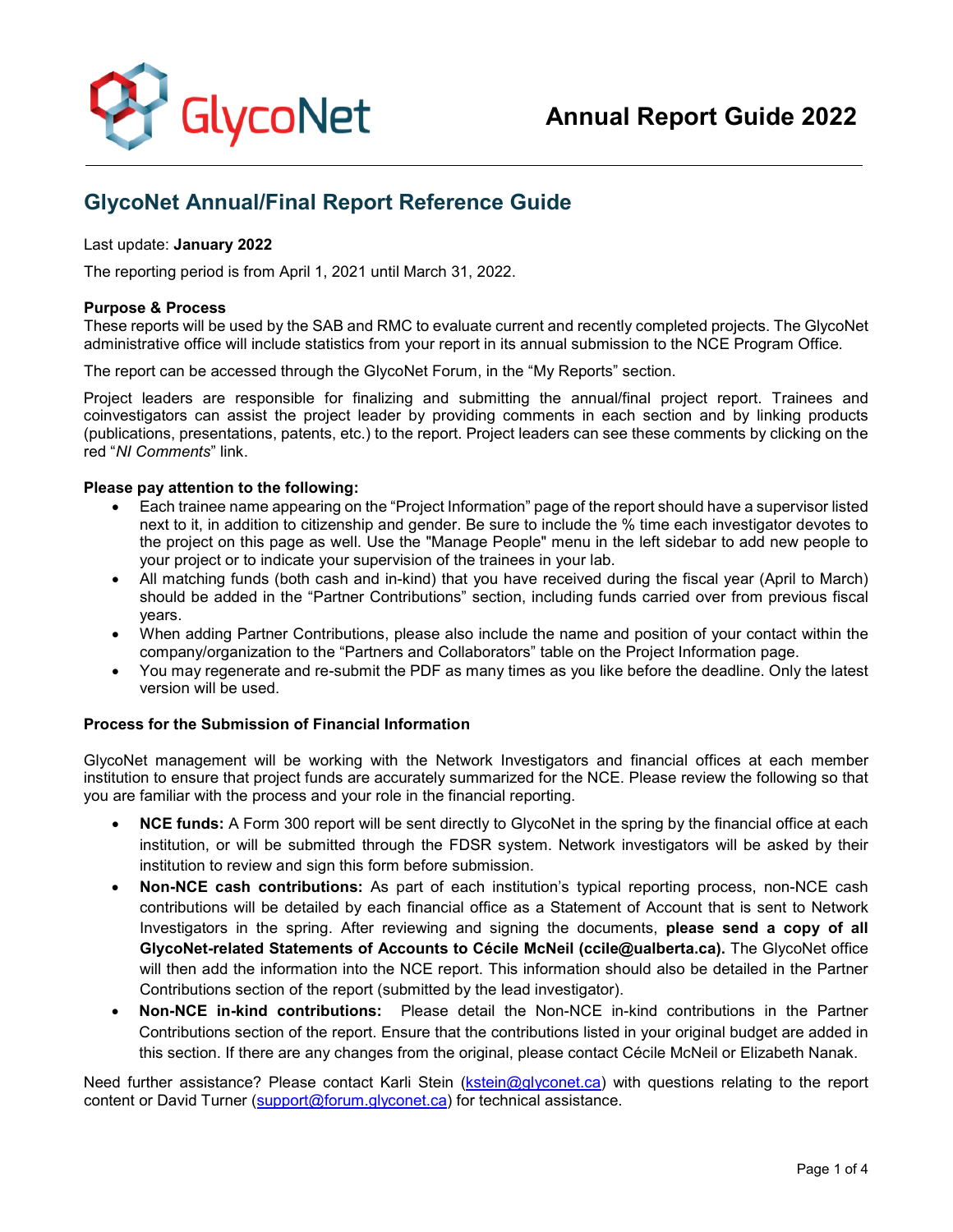## **Deadlines for the 2022 Annual Report:**

**April 1, 2022:** Trainees finish adding their comments to the report

**April 8, 2022:** Investigators finish adding their comments to the report

**April 15, 2022:** Project leaders complete the report and submit the document to the GlycoNet administrative office using the Forum

## **Report Overview**

#### **Project Information**

Provide an estimate of the time percentage that each investigator devotes to the project. Ensure that the trainee table is complete, including citizenship and gender. Any omissions can be updated in the "Manage People" menu or in the "My Profile" section for each trainee. For the Partners and Collaborators section, list individuals (e.g. federal, provincial, industry and foreign academic partners, stakeholders and/or end-users) that were involved in the project (e.g. research, KTEE) over the last year but are not members of GlycoNet. Additionally, a contact for each funding source listed in the Partner Contributions section should be entered into this table.

#### **Summary/Background**

Provide an executive summary (500 words) of your project that highlights the major accomplishments and challenges over the past fiscal year. The background section (1000 words) should discuss relevant literature in the field that provides context for your project, highlighting unmet needs and a rationale for further research. References in this section refer only to the executive summary and/or the background information.

#### **Figures**

Any figures or schemes that you wish to include in your report should be combined into a single PDF document and uploaded into this section. Each figure should be labeled with a caption below it (e.g. Figure 1. Synthesis of compound X), and then referred to in the report text using this label. Co-investigators can also upload figures into this section; it is the responsibility of the project leader to compile the figures and upload the final PDF.

## **Milestones**

Click on the "Edit Milestones" button to update progress towards your milestones. New milestones may be added, but old ones cannot be deleted. Use the Comments field at the bottom of the page to provide additional information or justification for delayed or abandoned milestones.

## **Achievements**

Project leaders can view comments from co-investigators by clicking on the red "NI Comments" links. It is the responsibility of the project leader to incorporate these comments into the final report.

- The Project Objectives and Past Achievements section should briefly restate the project goals and highlight major achievements from the previous annual report.
- The Research Achievements in the Current Funding Period should provide a moderate level of detail about the most recent project achievements.
- The Implementation of EDI Activities should provide an update on your EDI activities.
- The Lay Summary should highlight the impact of the project over the past year. This summary may be included in the GlycoNet Annual Report
- The Impact of COVID-19 should describe the impact of the COVID-19 pandemic on your project.
- Future Directions should describe priorities over the next fiscal year, or for future work should the project be ending.
- References in this section refer only to the Achievements page.

## **KTEE**

Briefly summarize any activities related to knowledge exchange and technology exploitation in the box provided – for instance, activities related to commercialization or intellectual property.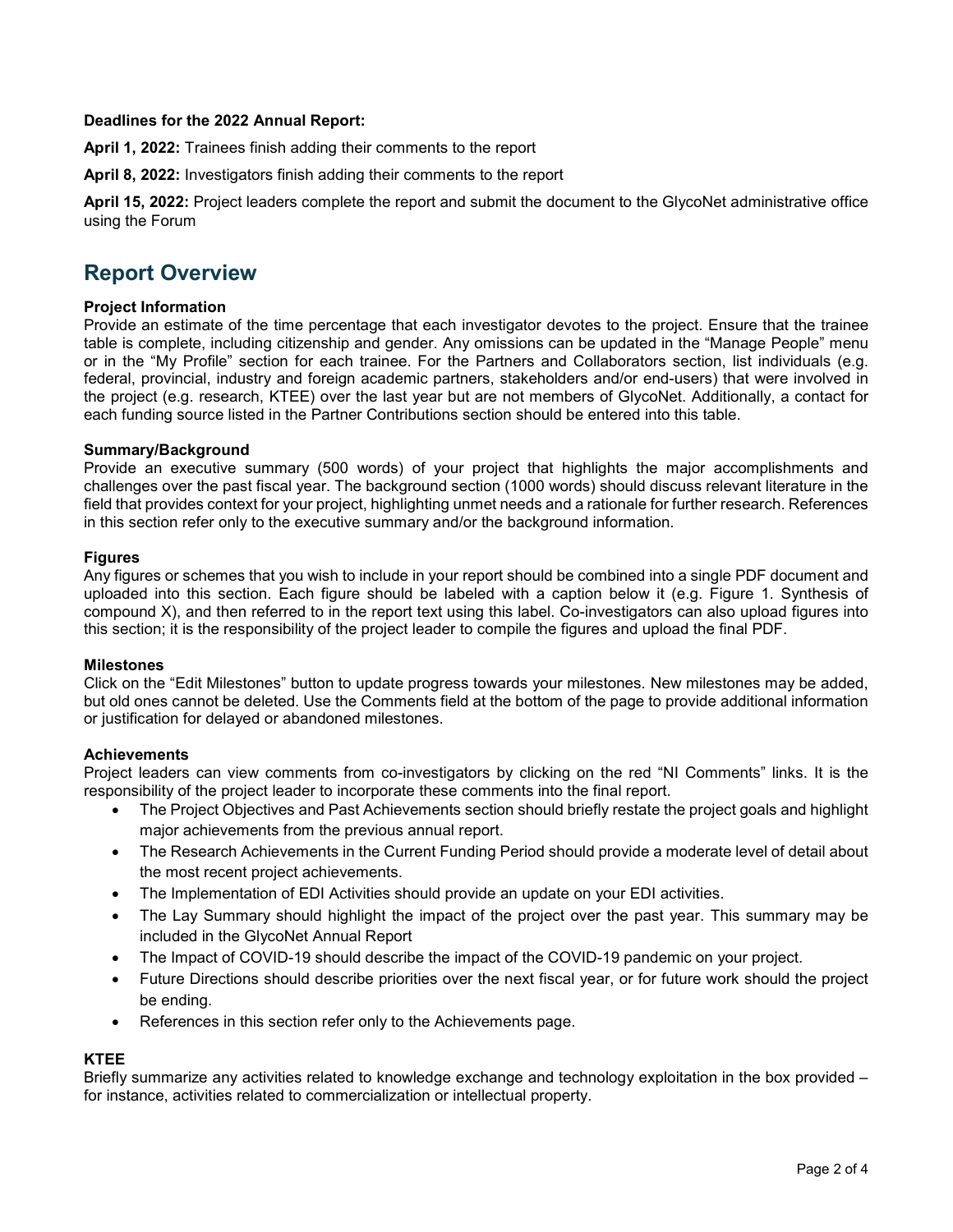Outcomes are any products arising from the funded project or associated research. These products may include publications, patents, presentations, awards, or media coverage, involving any project member. These products may be added through the "Manage Products" link in the left hand sidebar. In order to appear in your report, products must be linked to specific projects using the checkboxes in the Manage Products menu.

## **Networking**

Briefly summarize interactions between the research groups involved in the project and collaborators/partners.

## **HQP**

This section may be completed by supervisors or by HQP themselves. Briefly summarize the role of each trainee in the project, any outside training initiatives undertaken over the last year, and the current position if the trainee has graduated or moved on. Current HQP status is very difficult for the GlycoNet admin office to keep track of, and so we appreciate as much detail in this area as possible, including thesis titles for graduating students.

## **Budget**

Any deviations from the original budget should be described in the box provided. The HQP Contribution Table should also be complete; additional boxes have been added to more accurately capture financial details relating to HQP. The "# Months working on GlycoNet Project" refers to the current fiscal year (1-12); it is not cumulative.

## **Partner Contributions**

Any matching received within the fiscal year (non-NCE sources of funding) can be included in this section – see the "What are eligible contributions?" link for specific details. Please provide as much detail about the contribution as possible, including contact information for a representative from the partner organization.

GlycoNet management is also working towards identifying potential partners who may be interested in partnering with the Network for its legacy. Please identify potential partner organizations in the table provided. Partnerships could be at either the Network level or at the level of individual projects.

## **CCV**

An updated CCV should be uploaded to the report by the project leader and co-investigators.

## **Review & Submit**

The report may be generated & submitted as many times as needed before the submission deadline. Older versions will be overwritten by new submissions. Be sure to also download a copy for your records.

## **Common Tasks**

## **Log into the Forum**

• User name format is "First.Last" (case sensitive)

## **Update personal information**

- Click on "My Profile"
- Click on the "Edit Bio" button at the bottom of the page
- Add as much of the requested information as possible. Trainees must have the Gender and Nationality fields filled in. (Supervisors can add this information for their own HQP)
- Click "Save Bio" at the bottom of the page.

## **Update alumni information for trainees who have moved on**

- Search for the trainee in the search box at the top of the screen and click on that trainee's name when it appears
- Click on the "HQP Alumni" tab, then on the "Edit HQP Alumni" button
- Click on "Add Alumni Info" and fill in the requested information. If the trainee is a student who has graduated, please provide a thesis title
- Click on "Save HQP Alumni"
- Click on the "Manage People" link in the left hand sidebar